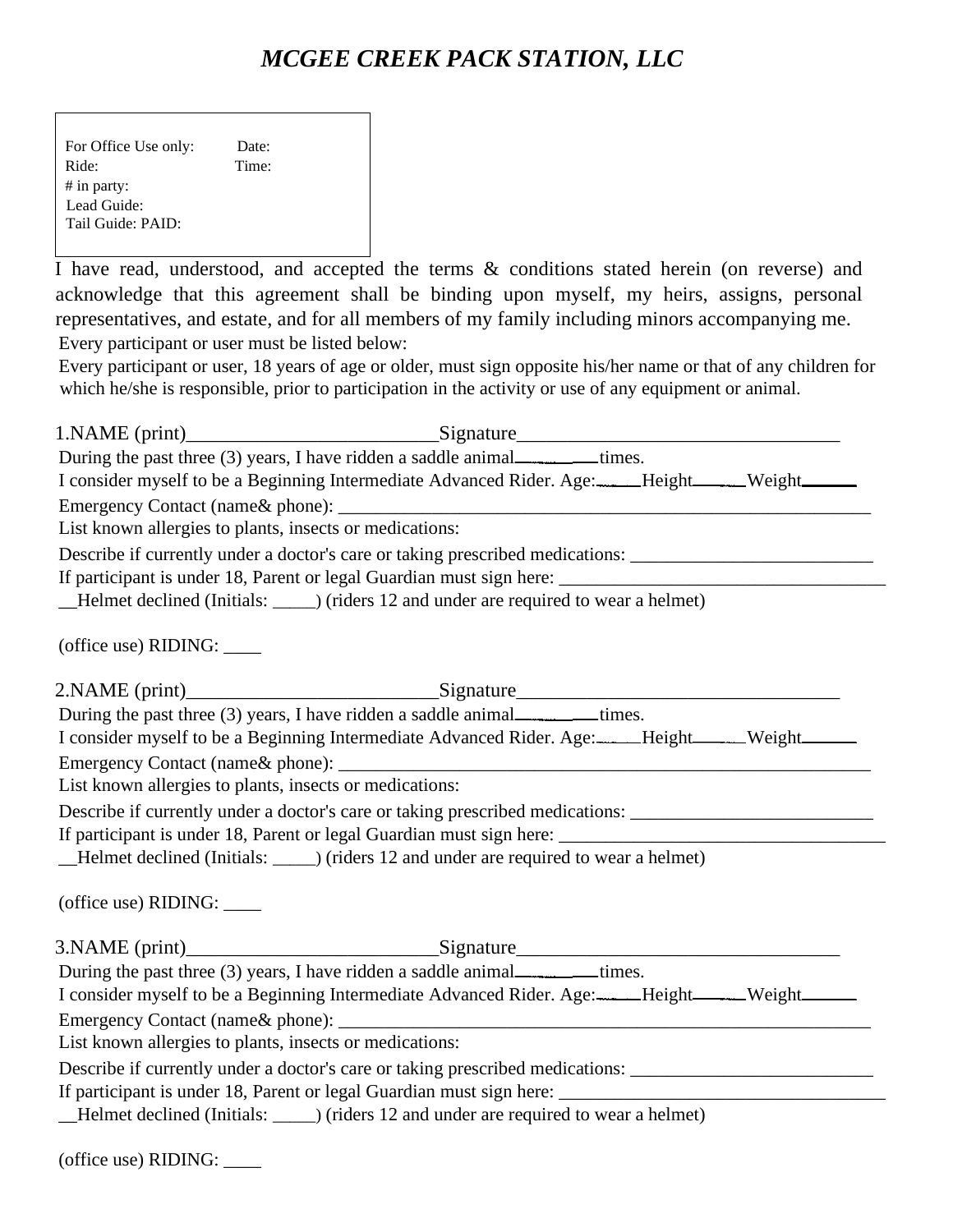# *MCGEE CREEK PACK STATION, LLC*

| 4.NAME (print)_______________________________Signature__________________________                     |  |
|------------------------------------------------------------------------------------------------------|--|
| During the past three (3) years, I have ridden a saddle animal__________times.                       |  |
| I consider myself to be a Beginning Intermediate Advanced Rider. Age: ____Height_____Weight______    |  |
|                                                                                                      |  |
| List known allergies to plants, insects or medications:                                              |  |
| Describe if currently under a doctor's care or taking prescribed medications: ______________________ |  |
|                                                                                                      |  |
| _Helmet declined (Initials: ______) (riders 12 and under are required to wear a helmet)              |  |
| (office use) RIDING: _____                                                                           |  |
|                                                                                                      |  |
| During the past three (3) years, I have ridden a saddle animal________times.                         |  |
| I consider myself to be a Beginning Intermediate Advanced Rider. Age: ____Height_____Weight______    |  |
|                                                                                                      |  |
| List known allergies to plants, insects or medications:                                              |  |
| Describe if currently under a doctor's care or taking prescribed medications: ______________________ |  |
|                                                                                                      |  |
| _Helmet declined (Initials: ______) (riders 12 and under are required to wear a helmet)              |  |
| (office use) RIDING: _____                                                                           |  |
|                                                                                                      |  |
| During the past three (3) years, I have ridden a saddle animal________times.                         |  |
| I consider myself to be a Beginning Intermediate Advanced Rider. Age: ____Height_____Weight_____     |  |
|                                                                                                      |  |
| List known allergies to plants, insects or medications:                                              |  |
| Describe if currently under a doctor's care or taking prescribed medications: ______________________ |  |
|                                                                                                      |  |
| _Helmet declined (Initials: ______) (riders 12 and under are required to wear a helmet)              |  |

(office use) RIDING: \_\_\_\_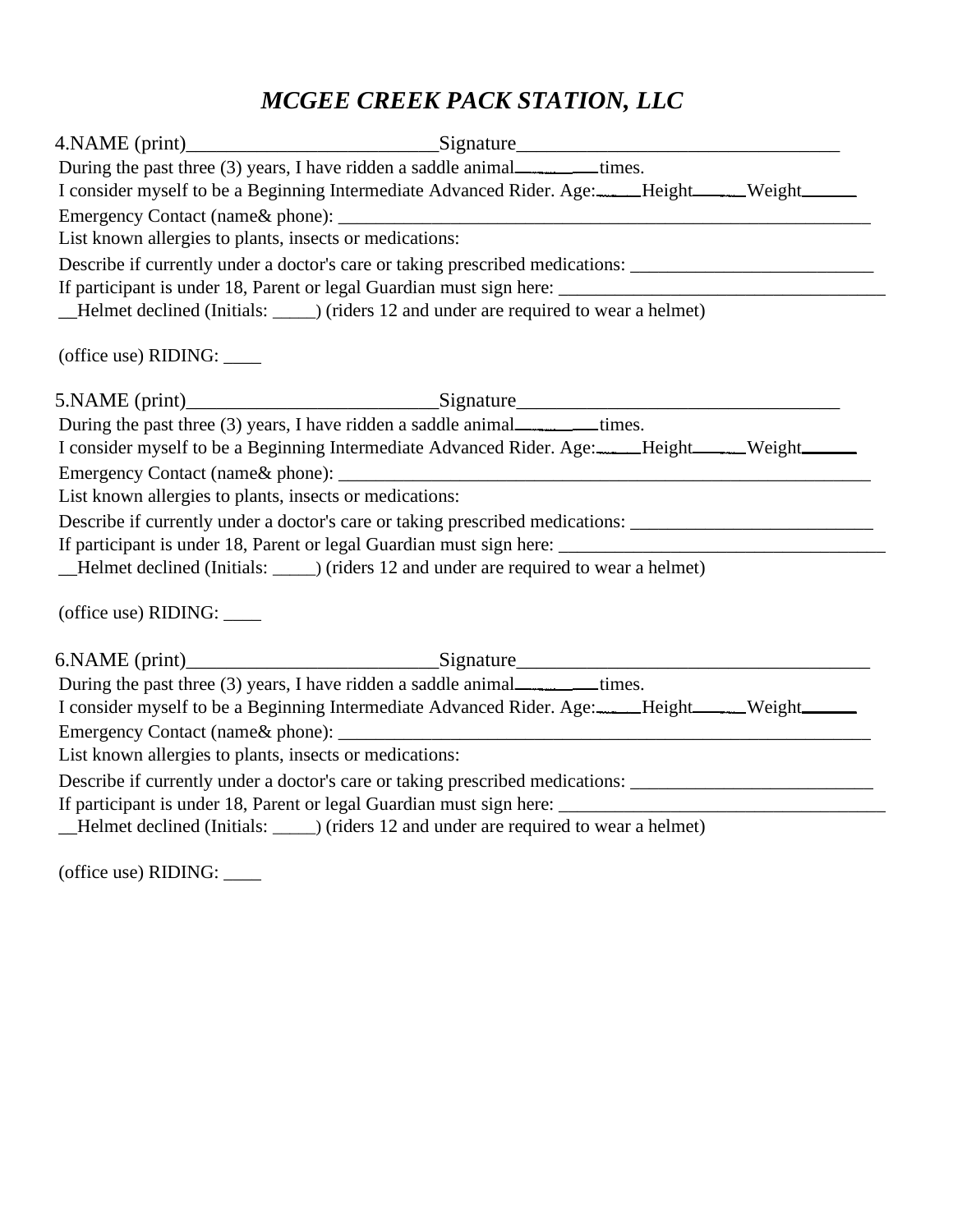### *MCGEE CREEK PACK STATION, LLC*

#### *Visitor's Assumption of Risk (page 1 of 2)*

WARNING: There are significant elements of risk in any adventure sport or activity associated with the outdoors or wilderness, riding saddle animals (including but not limited to horses, mules and burros) and riding in or upon any buggy, carriage, coach, sleigh, and/or wagon, whether drawn by animal or motorized vehicle (referred to herein as "activity", and the use of any related equipment.

In consideration of the services of MCGEE CREEK PACK STATION, LLC their owners, agents, employees, and stockholders, and all other persons or entities associated with those businesses (hereinafter collectively referred to as "the concessionaire"), I agree as follows:

Although the concessionaire has taken reasonable steps to provide you with appropriate equipment and/or skilled guides so you can enjoy an activity for which you may not be skilled, we wish to remind you this activity is not without risk Certain risks cannot be eliminated without destroying the unique character of the activity. The same elements that contribute to the unique character of the activity can be causes of loss or damage to your equipment or accidental injury, illness, or in extreme cases, permanent trauma or death We do not want to frighten you or reduce your enthusiasm for this activity, but we do think it is important for you to know in advance what to expect and to be informed of the inherent risks. The following describes some, but not all, of those risks:

- 1) Falls, collision, overturn of conveyance or injury resulting from uneven, unstable, wet or slippery ground or road surfaces; manmade or natural objects in, upon or overhanging the ground, trail or roadway including trees, branches, rocks, stones, gravel, mud, and water.
- 2) Inclement weather, thunder and lightning, variances and severity of wind, temperature and weather conditions.
- 3) The noise of motorized and non-motorized vehicles, people, other horses and riders.
- 4) Movement, noise, and contact with objects which may frighten or cause an animal to rear, buck, bolt, run, kick, bite, or otherwise move unpredictable and with force.
- 5) Animals which act unpredictably. Because of this unpredictability, no warranty of any kind, express or implied, is being made as to the habits, disposition, suitability, nature or physical condition of any animal.
- 6) Risks associated with approaching, handling, mounting, riding, and dismounting a saddle animal, your ability to control or direct an animal, equipment failure, and the speed at which you travel or ride.

I am aware that this activity entails risks of injury or death to myself. I understand the description of these risks is not complete and that other unknown or unanticipated risks may result in injury, illness, or death. I agree to assume responsibility for the risks identified herein and those risks not specifically identified. My participation in this activity is purely voluntary. No one is forcing me to participate, and I elect to participate in spite of the risks.

I possess at least the following qualifications, which I understand are prerequisites to participate in this activity:

- a. .I am (we are) physically and mentally capable of participating in the activity and using the equipment. I have not used any mind-altering substances, (inc. but not limited to drugs, alcohol, etc.); Further, mindaltering (legal or illegal) substances are not permitted before or during this activity.
- b. I am (we are) safety conscious and acknowledge that wearing an approved safety helmet is a basic safety precaution and can help prevent head injury. I am not incapacitated physically or mentally in any way.
- c. I acknowledge that if, during the activity, l/we experience fatigue, chill and/or dizziness, due to my use of mind-altering substances my/our reaction time may be diminished and the risk of accident, increased, for which I am fully responsible.

(continued on next page)

## *MCGEE CREEK PACK STATION, LLC*